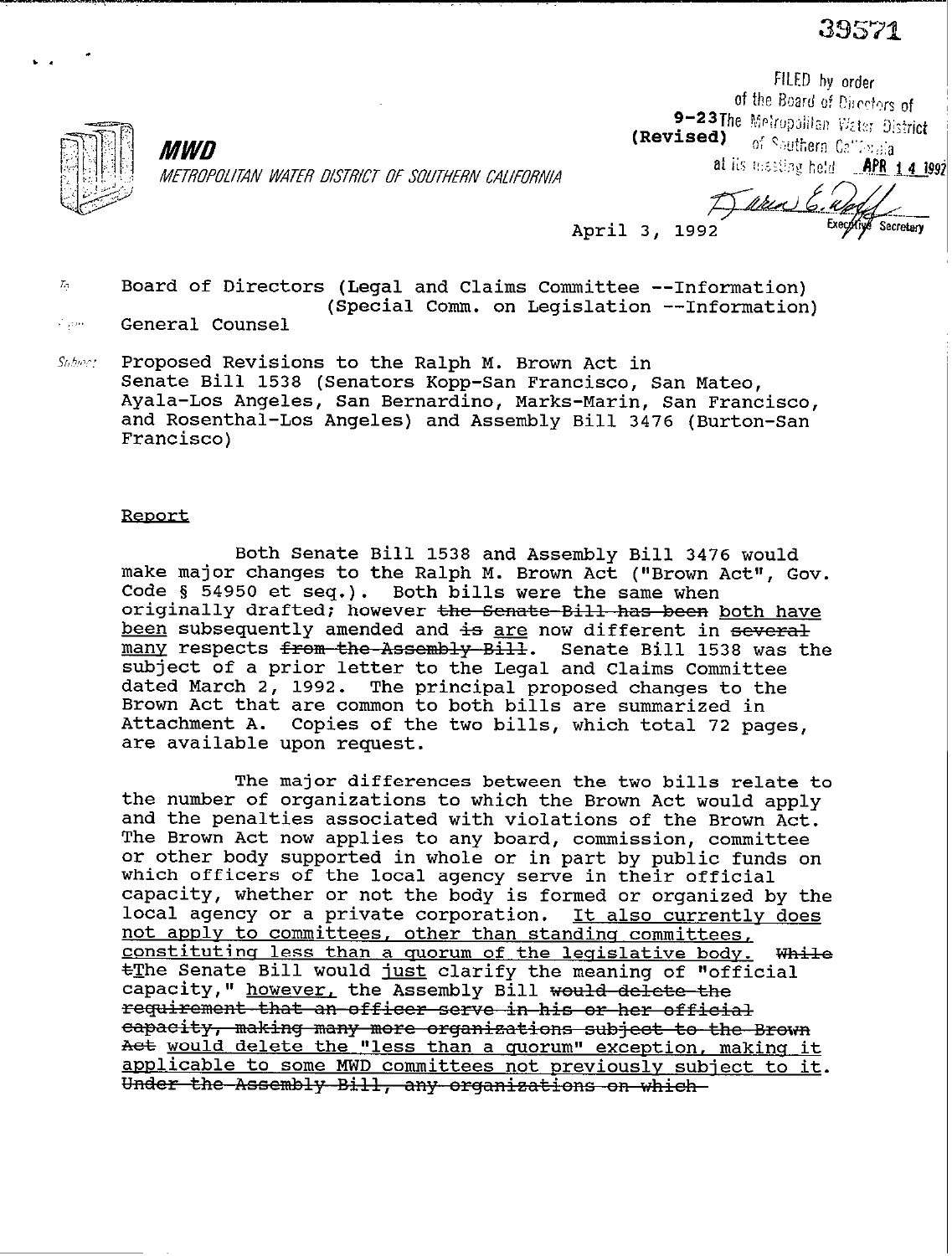## **Board of Directors** -2- April 3, 1992

e von S

Metropolitan or other public officers serve, which are supported in part by public funds, would be subject to the Brown Act.

**Under current law, members of a legislative body are guilty of a misdemeanor if they attend a meeting where they have knowledge that an action is being taken in violation of**  the Brown Act. Under both bills, The Senate Bill deletes the knowledge requirement is deleted and makes a violation of the **Act an infraction with a fine of \$100 for a first violation and a fine of \$250 for subsecuent violations. All fines are to be**  violations differ. The Assembly Bill provides that members of a legislative body will be quilty of a misdemeanor if they <del>attend or participate in a meeting violating the Brown Act.</del> The Senate Bill provides for civil penalties against members and requires training in the law for the first and second violations of the Act, with a misdemeanor violation occurring after the third violation. The Senate Bill also provides that no-public funds may be used to pay the penalties.

**Board Committee Assiqnments** 

**This letter was referred for information to:** 

**The Legal and Claims Committee because of its authority concerning legislation dealing with public agencies, pursuant to Administrative Code section 2461 (f):** 

**The Special Committee on Legislation because of its authority over legislation concerning Metropolitan, pursuant to Administrative Code section 2581 (a) and (b).** 

## **Recommendation**

**For information only.** 

Feb<sup>lusy</sup>

**SS\jb bdbrown** 

**Attach.**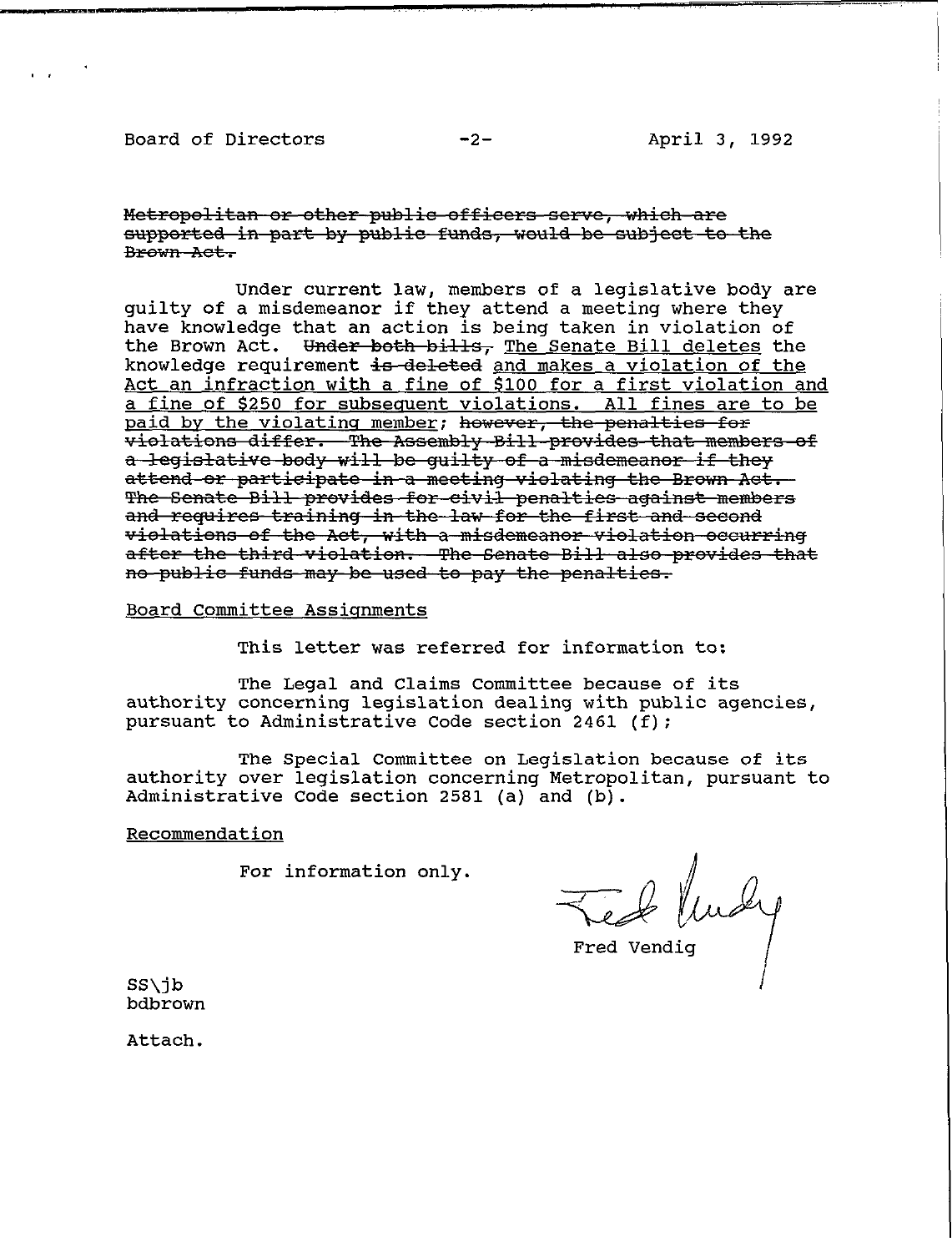## **ATTACHMENT A**  Summary of the Changes Proposed by Senate Bill 1538 **and Assembly Bill 3476**

 $\mathbf{r}$ ,  $\mathbf{r}$ ,  $\mathbf{r}$ ,  $\mathbf{r}$ 

**1. Under the Assembly Bill, the Act would be made**  applicable to all private nonprofit organizations with respect to meetings of their boards concerning programs or activities supported by grants, contracts, or other funding from federal, state, or local public agencies. It would also apply to any board, commission, committee, or other body on which officers of a local agency serve and which is supported in whole or in part by the funds of that local agency. As a result of these provisions, organizations such as ACWA and the State Water **Contractors would become subject to the Brown Actto committees of a local aoencv constitutinq less than a ouorum of the members. makins additional committees of MWD subject to the**  Brown Act. Both **The Senate Bill and Assembly Bill would enly extend application of the Brown Act to private corporations**  ifically created to exercise delegated authority of the **legislative body of the public agency. (AB 3467, section& and 34; SB 1538, sections 1 and 3.)** 

**2. Under the Senate Bill, Aadvisory committees of a legislative body would be required to post agendas in the same manner as the legislative body. The bills would apply to all standing committees, regardless of their composition, but would not cover limited duration ad hoc committees consisting of less than a quorum of the body. MWD's standing committees already post their agendas and are subject to the Brown Act; however, the This bills could impact an ad hoc committee or a special committee not previously subject to the agenda requirement if, in fact, that committee is not for a limited duration. +AB 3476, section 5; SB 1538, section 4.)** 

3. Under the Assembly Bill, the definition of "meeting" in the Act would be expanded to comport with judicial definitions of the term. For example, the Assembly Bill specifically states that a meeting covers a series of gatherings of less than a majority of a legislative body to hear, discuss, or deliberate upon an item within its subject matter jurisdiction if the cumulative result is that a majority <del>of members have become involved in the gatherings.</del> The Senate<br>Bill would <del>change this definition of meeting to include a</del> expand the definition of "meeting" to comport with judicial<br>definitions of the term. The Assembly Bill would make no changes to these provisions. <del>series of communications of less</del><br><del>than a quorum of the legislative body if the communications are</del> planned by or held with the collective concurrence of a quorum of the body either directly, or indirectly through the agency of a nonmember or through the use of writings or technological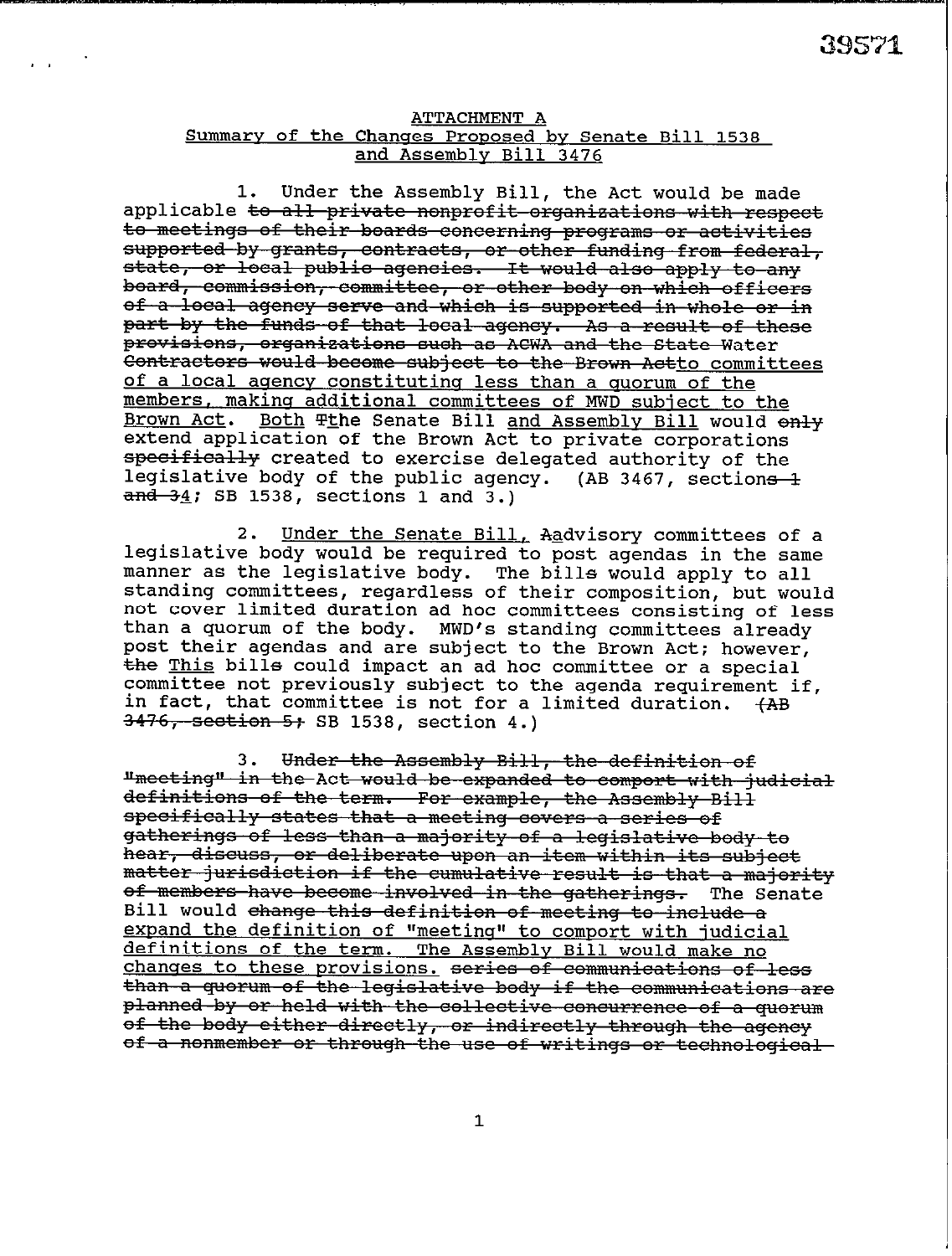devices. Both bills specify certain contacts which do not constitute a meeting. (AB 3476, section 9+ SB 1538, section 8.)

\_\_\_--^\_- ---7-----

. \*

4. The Senate Bill would prohibit a legislative body from taking any action by secret ballot. (SB 1538, sections 10 and 10.5)

5. The Act now permits the recording of open and public meetings by any person. The bills would provide that any such recording made at the direction of a local agency is a public record under the California Public Records Act. The Senate Bill bills also provides that a legislative body cannot prohibit or restrict the broadcast of its proceedings in the absence of a reasonable finding that the broadcast would constitute a persistent disruption of the proceedings. (AB, section  $\pm 1$   $\frac{9}{5}$ ; SB 1538, sections 11 and 11.5.)

6. All meetings of a local agency would have to be held within the territory of the agency unless otherwise required by state or federal law or necessary to inspect real property or personal property which cannot be conveniently brought within the boundaries of the territory, or if subject to specified exceptions. If necessary to meet outside of the<br>area because of an emergency, such as an earthquake, an alternate place can be selected by the presiding legislative officer or his or her designee. As a result of this change, except for the specified exceptions, all MWD meetings, including workshops, would have to held within MWD's territorial area. (AB 3476, section  $\frac{12}{10}$ ; SB 1538, section 12.)

7. The Act now requires agendas to briefly describe an item of business. Both bills would require a meaningful description of each item that is brief, concise and nontechnical. They would provide that no action may be taken on any item not posted on an agenda, except that members could respond to statements made or questions posed by people exercising their public testimony rights by directing staff or others to clarify the issue or to report back on the matter at a subsequent meeting. (AB 3476, section  $\overline{43}$  11; SB 1538, section 13.)

8. Both bills would require the agendas for special meetings to provide for an opportunity for the public to speak prior to action on the item. This right is now limited to regular meetings. (AB 3476, section  $\frac{1}{2}$  12; SB 1538, section 14.)

9. Both bills would specify that a legislative body could not abridge or prohibit public criticism of the policy, procedures, programs or services of the agency, any acts or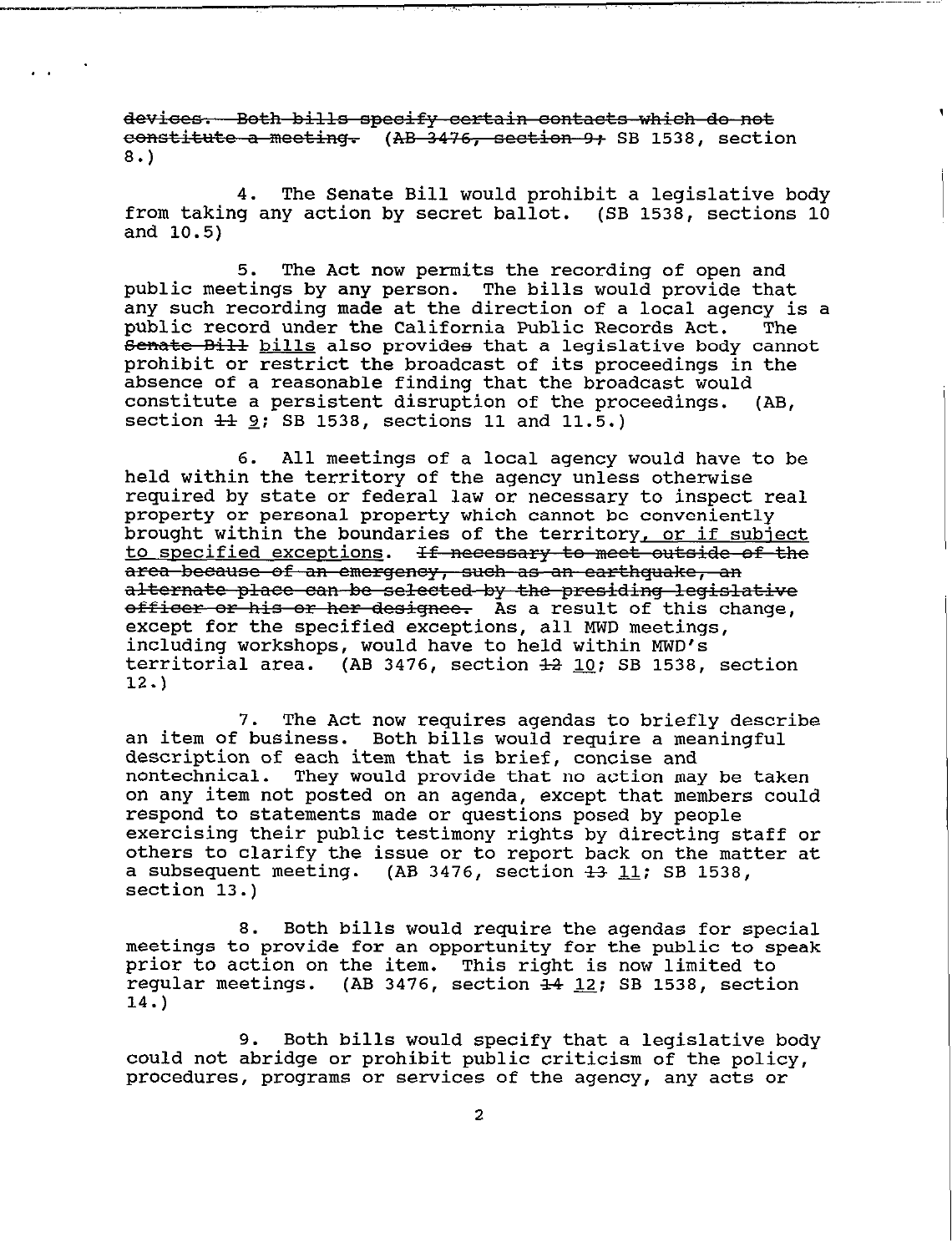**omissions of that agency or the performance of one or more of its public employee. This restriction would net & cover**  personalized attacks which make unsubstantiated allegations of erime, immorality or unethical behavior. Although this provision seems to be directed at limitations on the substance of what is said, it should be clarified to ensure that reasonable time, procedure and order rules for speaking at meetings are permitted constitutionally protected speech. (AB 3476, section  $\frac{14}{12}$ ; SB 1538, section 14.)

.

**10. For closed session meetings, in addition to the usual agenda requirements, the bills, in detail, specify additional information which would have to be provided when a closed meeting is held for a particular reason. The Assembly Bill sets forth the particular forms to be used for conveying this information, while the Senate Bill just describes the required information. (AB 3476, section &5 l3; SB 1538, section 15.)** 

**11. Under the Senate Bill, notice of the adjournment or continuance of a regular or special meeting must be**  communicated, within one hour of the adjournment or **eontinuance,** by telephone or facsimile transmission to each local newspaper and radio or television station which has **requested notice of special meetings and which has provided the required telephone and facsimile numbers for this purpose not later than one hour prior to the resumption of the adjourned or continued meeting.** (SB 1538, section 15.5) **continued meetinq. (SB 1538, section 15.5)** 

12. The Senate Bill would revise The authority for **holding a closed session to consult with or receive the advice**  of legal counsel would be revised to clarify the meaning of **"pending litigation". Litigation would not be deemed pending for purposes of a closed session if contingent on some future action of the legislative body, including things such as the entry into a contract, adoption of a policy or procedure, or the approval of an ordinance or other rule. Any legal advice given regarding potential, but not yet pending litigation, would be required to be given at a public meeting.** (AB-3476**section 16; SB 1538, section 16.)** 

**13. Both bills set forth a detailed format for reporting on the results of a closed session. For any action taken, the vote, or abstention, of each member present would have to be reported. Exceptions to the immediate reporting of any action are specified for situations where the release of the information might harm the agency. For example, direction or approval given regarding real estate negotiations would have to be reported as soon as the agreement is final. Settlement authority for pending litigation would not be required to be reported until the settlement is final. The requirement for public reporting of a final settlement could potentially harm**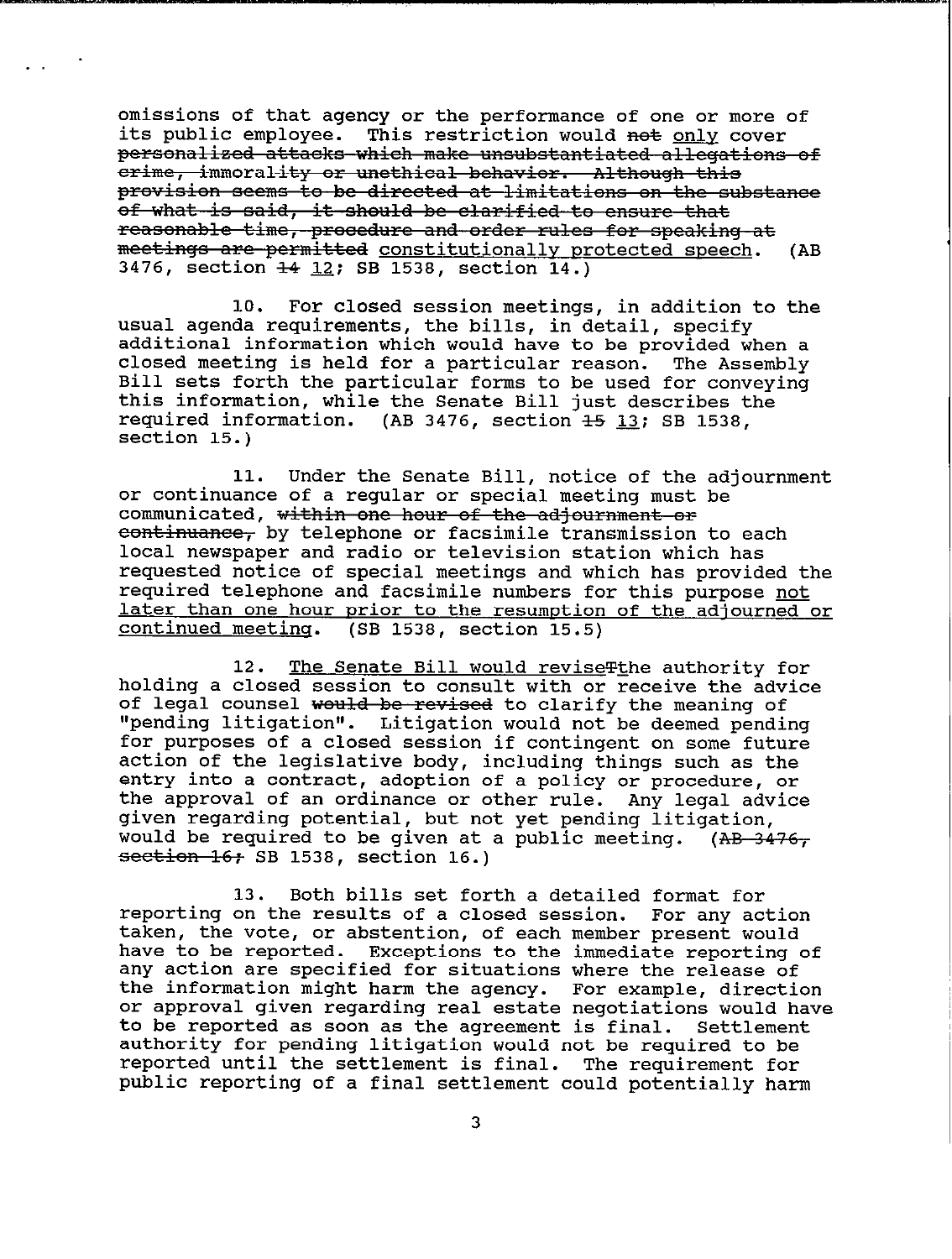Metropolitan in cases involving multiple parties where settlement with one party could affect Metropolitan's ability to resolve the case with other parties. It also could harm Metropolitan in situations involving multiple similar cases. (AB 3476, section  $\frac{18}{15}$ ; SB 1538, section 18.)

14. The current law provides that a minute book may be kept of closed sessions. Both Tthe Assembly Bill and Senate Bill would require that all closed sessions be audiotaped and that the tapes be kept for one year. The clerk of a district would keep these tapes. The Assembly Bill would only require the audiotaping of closed sessions if a tape recorder and blank tapes for 356 hours of recording are donated to an agency. If<br>the donations are made, the tape recorder belongs to the ageney. Any tape made would have to be sent to the District Attorney for the jurisdiction, or a designated person, and kept for one year. After that year, the tape could be reused. Under both bills, the tapes would not be public records, but would be subject to inspection by the District Attorney, Grand Jury or superior court if an accusation regarding a Brown Act violation is made with regard to the meeting taped. (AB 3476, section <del>19</del> 15; SB 1538, section 19.)

15. Under current law only writings actually distributed to members of a legislative body in connection with a public meeting are identified as public records, unless specifically exempt from these provisions. The Senate Bill would identify all writings intended for distribution to the legislative body public records. Under both bills, if a request for copying of records is made prior to a meeting, all writings intended for such distribution prior to the commencement of the meeting public records are public records, whether or not they axe actually distributed or received by that body. (AB 3476, section  $2\theta$ 17; SB 1538, section 20.)

16. The closed session exception for collective bargaining would be restricted to periods of active consultation or discussion. A<del>ny employees directly or</del><br>indirectly interested in the outcome of the negotiation would be required to be excluded from the closed session. Mandatory subjects for labor negotiation would still be covered by the closed session exception. (AB 3476, section  $2418$ ; SB 1538, section 21.)

17. The reasons for a closed session may now be stated either prior to or after a closed session. Under the Senate bills, the reasons for the closed session would have to be stated prior to the closed session. (<del>AB 13476, section 22;</del><br>AB 1539, castion 39.) SB 1538, section 22.)

18. Under current law, members of the legislative body are guilty of a misdemeanor if they attend a meeting where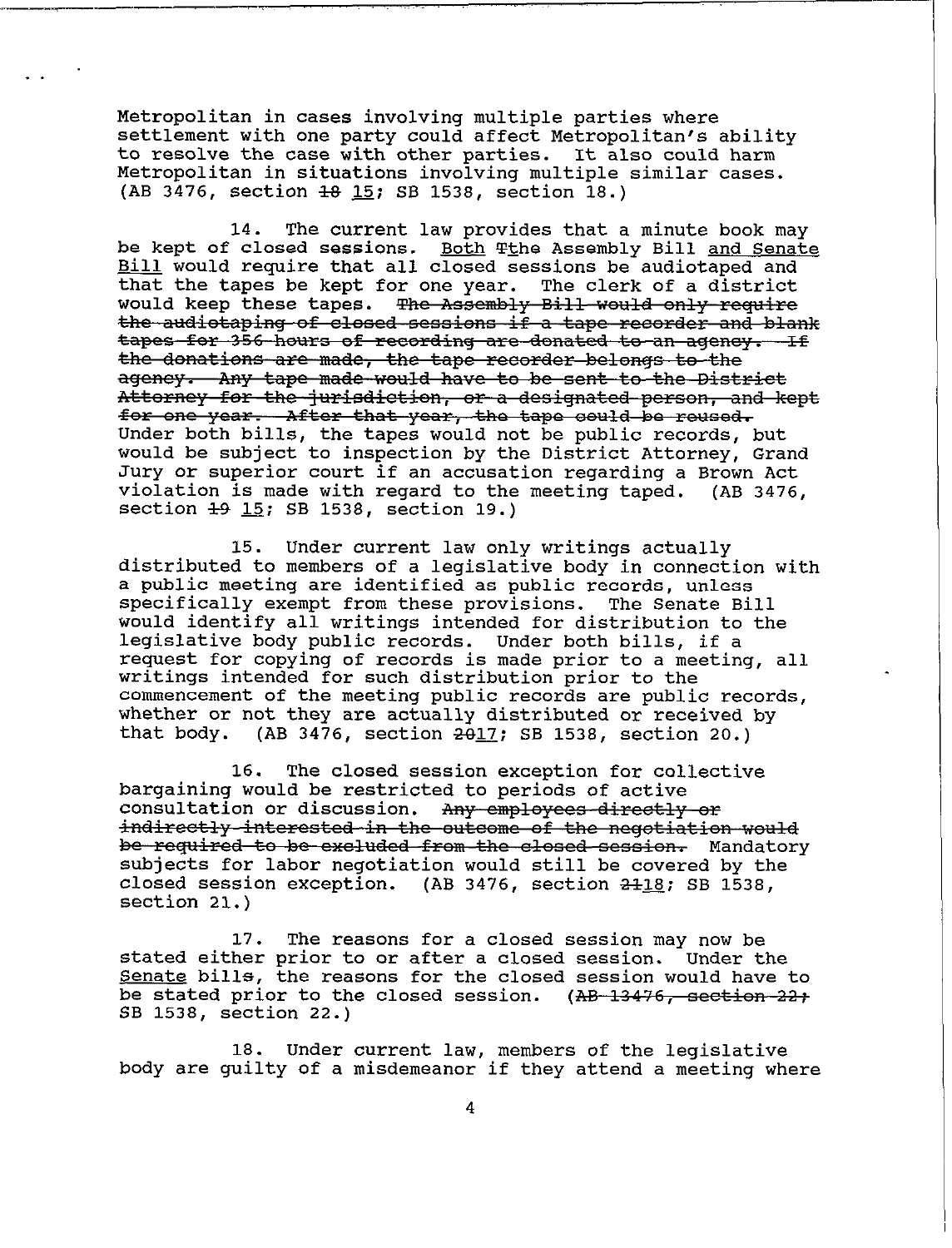**they have knowledge that an action is being taken in violation**  The Assembly Bill does not change these rules. Under both The Senate bills<sub>7</sub> deletes the knowledge requirement, making is deleted and mere attendance or **participation in such a meeting a violation of the Brown Act**  violation of the Act provisions qualifies as a misdemeanor. Under the Senate Bill, a first violation results in a penalty of up to \$250 and a required training session on the Open Meeting Law. A second violation results in a penalty of up to \$500 and another training session. A third violation results in jail. <u>Violations would be infractions</u> **with a first violation subject to a \$100 fine and subsequent violations subject to a \$250 fine. No public funds may be used**  to pay these fines. (AB 3476, section 23; SB 1538, section **23.)** 

--

. .

**19. Under current law any person may bring an action for mandamus or injunction to obtain a judicial determination that a Brown Act violation has occurred. Before an action can be brought, there must be a prior demand to cure or correct the**  violation. The Assembly bill would not change these <u>rulesprovide that an alleged violation taken with sufficient</u> secrecy to prevent its reaching public attention within 30 da is subject to immediate challenges upon-discovery, without the necessity of a demand to cure or correct the violation. If a violation is found, subject to exceptions, the action taken is null and void ab initio. Also, no members who participated in the decision could participate in a subsequent action on the  $\frac{1}{100}$ . The Senate Bill <del>just</del> extends the time deadline for **making a demand to cure or correct a challenged action from 30 days from the date the action was taken to 180 days after that date, and orovides that the district attornev may brinq an enforcement action.** (AB 3476, section 24+ SB 1538, section **24.)** 

**20. Under both bills, a court would be required to award court costs and reasonable attorneys' fees to a plaintiff where a violation is found and to a defendant where the defendant has prevailed in the final determination and the court finds that the action was clearly frivolous and lacking in merit. Under current law such awards are discretionary.**  (AB 3476, section  $2519$ ; SB 1538, section 25.)

**21. be conducted in facilities inaccessible to wheelchairs, e+ Both bills would provide that no meetings could**  which The Senate Bill also prohibits meetings in facilities **which require the public to make a payment or purchase. It is noted that the meaning of "payment" or "purchase" needs to be clarified in this provision. For example, if MWD has meetings in a hotel, it is unclear whether a hotel fee for parking would**